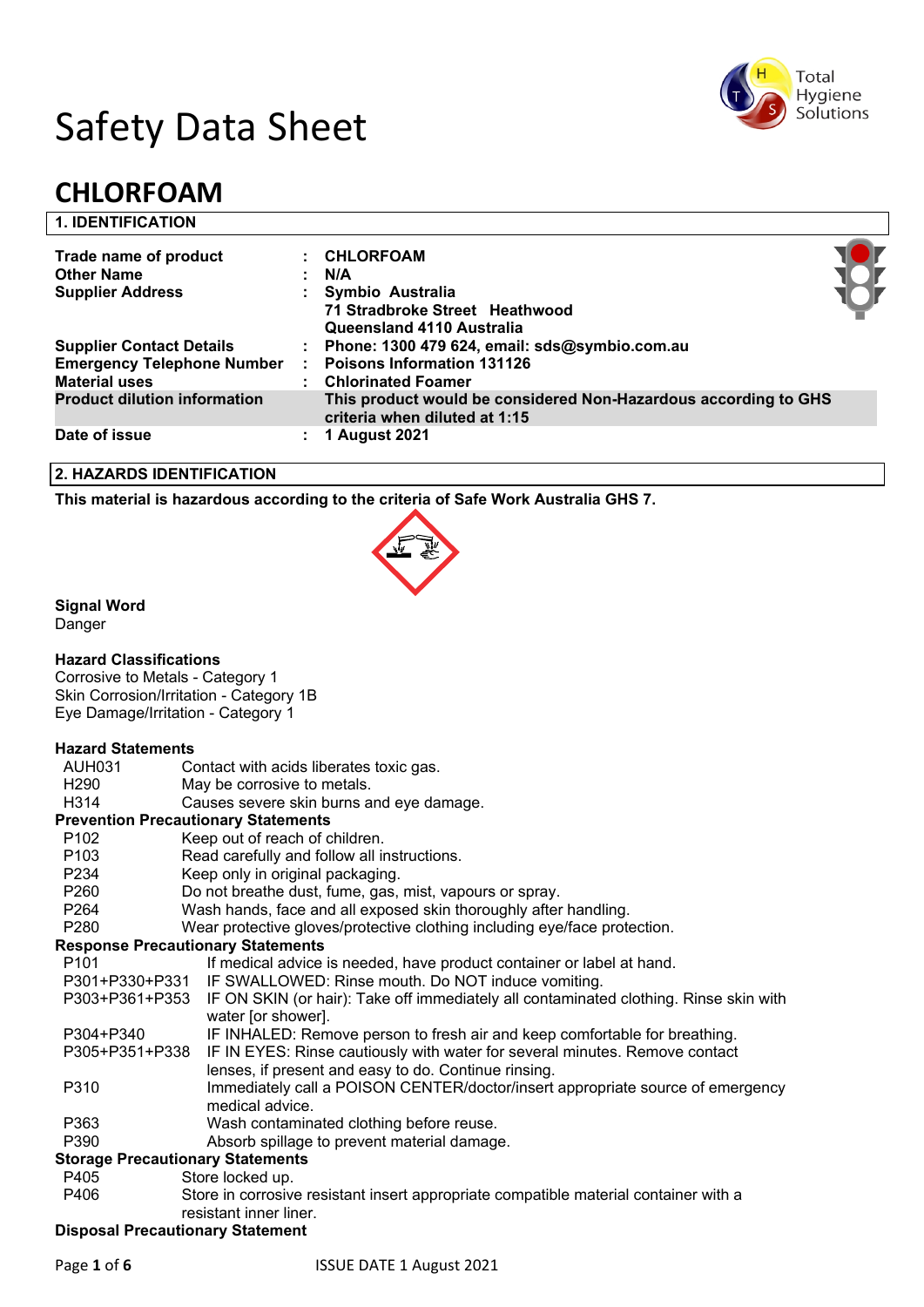P501 Dispose of contents/container in accordance with local, regional, national and international regulations.

#### **Poison Schedule:** S6. Poison **DANGEROUS GOOD CLASSIFICATION**

Classified as Dangerous Goods by the criteria of the "Australian Code for the Transport of Dangerous Goods by Road & Rail" and the "New Zealand NZS5433: Transport of Dangerous Goods on Land".

#### **Dangerous Goods Class:** 8

| 3. COMPOSITION INFORMATION                                                               |                        |                                           |
|------------------------------------------------------------------------------------------|------------------------|-------------------------------------------|
| <b>CHEMICAL ENTITY</b>                                                                   | CAS NO                 | <b>PROPORTION</b>                         |
| Potassium hydroxide<br>Sodium hypochlorite<br>Ingredients determined to be Non-Hazardous | 1310-58-3<br>7681-52-9 | $5 - 10 \%$<br>$1 - 5%$<br><b>Balance</b> |
|                                                                                          |                        | 100%                                      |

### **4. FIRST AID MEASURES**

If poisoning occurs, contact a doctor or Poisons Information Centre (Phone Australia 131 126, New Zealand 0800 764 766).

**Inhalation:** Remove victim from exposure - avoid becoming a casualty. Remove contaminated clothing and loosen remaining clothing. Allow patient to assume most comfortable position and keep warm. Keep at rest until fully recovered. Seek medical advice if effects persist.

**Skin Contact:** If skin or hair contact occurs, remove contaminated clothing and flush skin and hair with running water. If swelling, redness, blistering or irritation occurs seek medical assistance. For gross contamination, immediately drench with water and remove clothing. Continue to flush skin and hair with plenty of water (and soap if material is insoluble). For skin burns, cover with a clean, dry dressing until medical help is available. If blistering occurs, do NOT break blisters. If swelling, redness, blistering, or irritation occurs seek medical assistance.

**Eye contact:** Immediately irrigate with copious quantities of water for 15 minutes. Eyelids to be held open. Remove clothing if contaminated and wash skin. Urgently seek medical assistance. Transport to hospital or medical centre. **Ingestion:** Rinse mouth with water. If swallowed, do NOT induce vomiting. Give a glass of water to drink. Never give anything by the mouth to an unconscious patient. If vomiting occurs give further water. Seek medical advice. **PPE for First Aiders:** Wear gloves, safety glasses. Available information suggests that gloves made from should be

suitable for intermittent contact. However, due to variations in glove construction and local conditions, the user should make a final assessment. Always wash hands before smoking, eating, drinking or using the toilet. Wash contaminated clothing and other protective equipment before storing or re-using.

**Notes to physician:** Treat symptomatically. Can cause corneal burns.

#### **5. FIRE FIGHTING MEASURES**

#### **Hazchem Code:** 2X

**Suitable extinguishing media:** If material is involved in a fire use water fog (or if unavailable fine water spray), alcohol resistant foam, standard foam, dry agent (carbon dioxide, dry chemical powder).

**Specific hazards:** Non-combustible material. **Fire fighting further advice:** Not applicable.

#### **6. ACCIDENTAL RELEASE MEASURES**

#### **SMALL SPILLS**

Wear protective equipment to prevent skin and eye contamination. Avoid inhalation of vapours or dust. Wipe up with absorbent (clean rag or paper towels). Collect and seal in properly labelled containers or drums for disposal. **LARGE SPILLS**

Clear area of all unprotected personnel. Slippery when spilt. Avoid accidents, clean up immediately. Wear protective equipment to prevent skin and eye contamination and the inhalation of vapours. Work up wind or increase ventilation. Contain - prevent run off into drains and waterways. Use absorbent (soil, sand or other inert material). Collect and seal in properly labelled containers or drums for disposal. If contamination of crops, sewers or waterways has occurred advise local emergency services.

#### **Dangerous Goods - Initial Emergency Response Guide No:** 37

#### **7. HANDLING AND STORAGE**

Page 2 of 6 **12 ISSUE DATE 1 August 2021 Handling:** Avoid eye contact and skin contact. Avoid inhalation of vapour, mist or aerosols.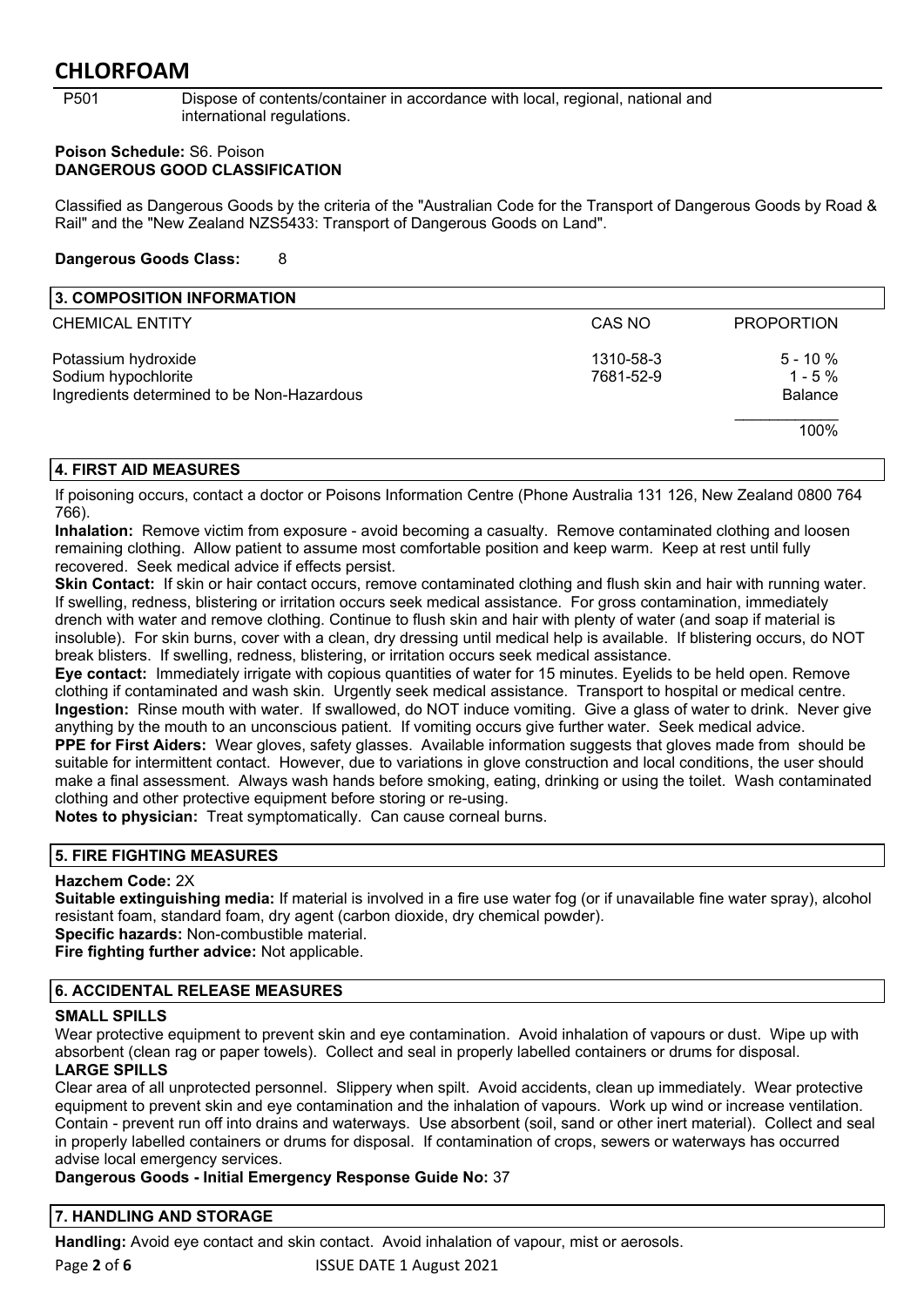**Storage:** Store in a cool, dry, well-ventilated place and out of direct sunlight. Store away from foodstuffs. Store away from incompatible materials described in Section 10. Store away from sources of heat and/or ignition. Store locked up. Store in corrosive resistant container with a resistant inner liner. Keep container standing upright. Keep containers closed when not in use - check regularly for leaks.

This material is classified as a Class 8 Corrosive as per the criteria of the "Australian Code for the Transport of Dangerous Goods by Road & Rail" and/or the "New Zealand NZS5433: Transport of Dangerous Goods on Land" and must be stored in accordance with the relevant regulations.

This material is a Scheduled Poison Schedule 6 (Poison) and must be stored, maintained and used in accordance with the relevant regulations.

#### **8. EXPOSURE CONTROLS / PERSONAL PROTECTION**

#### **National occupational exposure limits:**

|                     | <b>TWA</b>     |                      | STEL      |                          | <b>NOTICES</b>           |
|---------------------|----------------|----------------------|-----------|--------------------------|--------------------------|
|                     | ppm            | mg/m3                | ppm       | mg/m3                    |                          |
| Potassium hydroxide | $\blacksquare$ | 2 Peak<br>limitation | $\,$ $\,$ | $\overline{\phantom{a}}$ | $\overline{\phantom{0}}$ |

As published by Safe Work Australia.

TWA - The time-weighted average airborne concentration over an eight-hour working day, for a five-day working week over an entire working life.

STEL (Short Term Exposure Limit) - the average airborne concentration over a 15 minute period which should not be exceeded at any time during a normal eight-hour workday.

These Exposure Standards are guides to be used in the control of occupational health hazards. All atmospheric contamination should be kept to as low a level as is workable. These exposure standards should not be used as fine dividing lines between safe and dangerous concentrations of chemicals. They are not a measure of relative toxicity.

If the directions for use on the product label are followed, exposure of individuals using the product should not exceed the above standard. The standard was created for workers who are routinely, potentially exposed during product manufacture.

**Biological Limit Values:** As per the "National Model Regulations for the Control of Workplace Hazardous Substances (Safe Work Australia)" the ingredients in this material do not have a Biological Limit Allocated. **Engineering Measures:** Ensure ventilation is adequate to maintain air concentrations below Exposure Standards. Use only in well ventilated areas. Use with local exhaust ventilation or while wearing appropriate respirator. **Personal Protection Equipment:** GLOVES, SAFETY GLASSES.

Personal protective equipment (PPE) must be suitable for the nature of the work and any hazard associated with the work as identified by the risk assessment conducted.

Wear gloves, safety glasses. Available information suggests that gloves made from should be suitable for intermittent contact. However, due to variations in glove construction and local conditions, the user should make a final assessment. Always wash hands before smoking, eating, drinking or using the toilet. Wash contaminated clothing and other protective equipment before storing or re-using.

**Hygiene measures:** Keep away from food, drink and animal feeding stuffs. When using do not eat, drink or smoke. Wash hands prior to eating, drinking or smoking. Avoid contact with clothing. Avoid eye contact and skin contact. Avoid inhalation of vapour, mist or aerosols. Ensure that eyewash stations and safety showers are close to the workstation location.

#### **9. PHYSICAL AND CHEMICAL PROPERTIES**

| Form:   | Liquid      |
|---------|-------------|
| Colour: | Pale yellow |
| Odour:  | Chlorine    |

**Specific Gravity:** 1.10 - 1.12 **Boiling Point/Range (°C):** 100 (approx)

**Solubility:** Completely soluble in water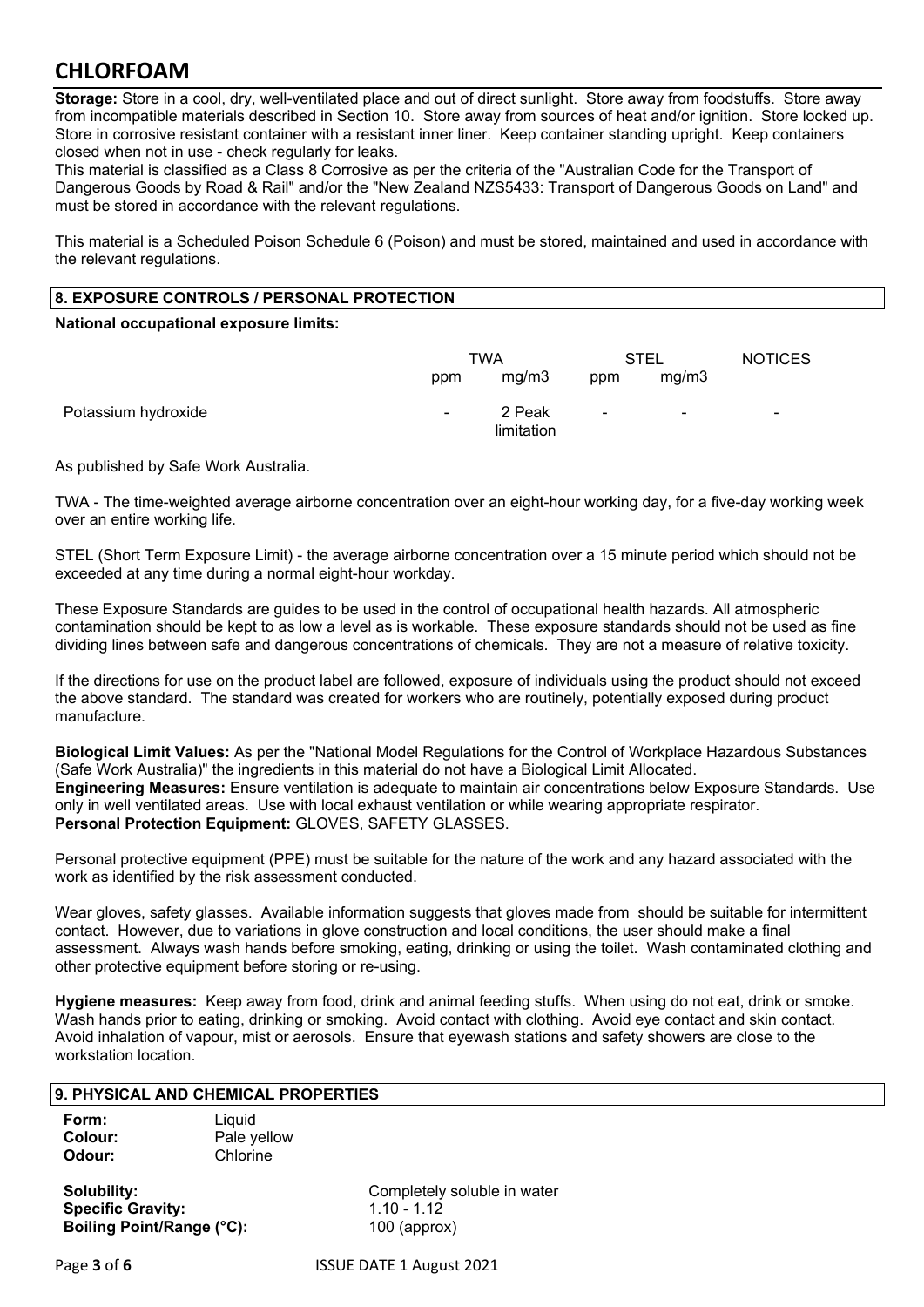#### **pH:** 13.0 - 15.0

(Typical values only - consult specification sheet)  $N Av = Not available$ ,  $N App = Not applicable$ 

#### **10. STABILITY AND REACTIVITY**

**Chemical stability:** This material is thermally stable when stored and used as directed. **Conditions to avoid:** Elevated temperatures and sources of ignition.

**Incompatible materials:** Oxidising agents.

**Hazardous decomposition products:** Oxides of carbon and nitrogen, smoke and other toxic fumes. **Hazardous reactions:** No known hazardous reactions.

#### **11. TOXICOLOGICAL INFORMATION**

No adverse health effects expected if the product is handled in accordance with this Safety Data Sheet and the product label. Symptoms or effects that may arise if the product is mishandled and overexposure occurs are:

#### **Acute Effects**

**Inhalation:** Material may be an irritant to mucous membranes and respiratory tract.

**Skin contact:** Contact with skin will result in severe irritation. Corrosive to skin - may cause skin burns. **Ingestion:** Swallowing can result in nausea, vomiting, diarrhoea, abdominal pain and chemical burns to the gastrointestinal tract.

**Eye contact:** A severe eye irritant. Corrosive to eyes: contact can cause corneal burns. Contamination of eyes can result in permanent injury.

#### **Acute toxicity**

**Inhalation:** This material has been classified as not hazardous for acute inhalation exposure. Acute toxicity estimate (based on ingredients):  $LC_{50}$  > 20.0 mg/L for vapours or  $LC_{50}$  > 5.0 mg/L for dust and mist.

**Skin contact:** This material has been classified as not hazardous for acute dermal exposure. Acute toxicity estimate (based on ingredients):  $LD_{50}$  > 2,000 mg/Kg bw

**Ingestion:** This material has been classified as not hazardous for acute ingestion exposure. Acute toxicity estimate (based on ingredients):  $LD_{50}$  > 2,000 mg/Kg bw

**Corrosion/Irritancy:** Eye: this material has been classified as a Category 1 Hazard (irreversible effects to eyes). Skin: this material has been classified as a Category 1B Hazard (irreversible effects to skin).

**Sensitisation:** Inhalation: this material has been classified as not a respiratory sensitiser. Skin: this material has been classified as not a skin sensitiser.

**Aspiration hazard:** This material has been classified as not an aspiration hazard.

**Specific target organ toxicity (single exposure):** This material has been classified as not a specific hazard to target organs by a single exposure.

#### **Chronic Toxicity**

**Mutagenicity:** This material has been classified as not a mutagen.

**Carcinogenicity:** This material has been classified as not a carcinogen.

**Reproductive toxicity (including via lactation):** This material has been classified as not a reproductive toxicant. **Specific target organ toxicity (repeat exposure):** This material has been classified as not a specific hazard to target organs by repeat exposure.

#### **12. ECOLOGICAL INFORMATION**

Avoid contaminating waterways.

**Acute aquatic hazard:** This material has been classified as not hazardous for acute aquatic exposure. Acute toxicity estimate (based on ingredients): > 100 mg/L

**Long-term aquatic hazard:** This material has been classified as not hazardous for chronic aquatic exposure. Nonrapidly or rapidly degradable substance for which there are adequate chronic toxicity data available OR in the absence of chronic toxicity data, Acute toxicity estimate (based on ingredients): >100 mg/L, where the substance is not rapidly degradable and/or BCF < 500 and/or log  $K_{ow}$  < 4.

**Ecotoxicity:** No information available.

**Persistence and degradability:** No information available. **Bioaccumulative potential:** No information available.

**Mobility:** No information available.

#### **13. DISPOSAL CONSIDERATIONS**

Persons conducting disposal, recycling or reclamation activities should ensure that appropriate personal protection equipment is used, see "Section 8. Exposure Controls and Personal Protection" of this SDS.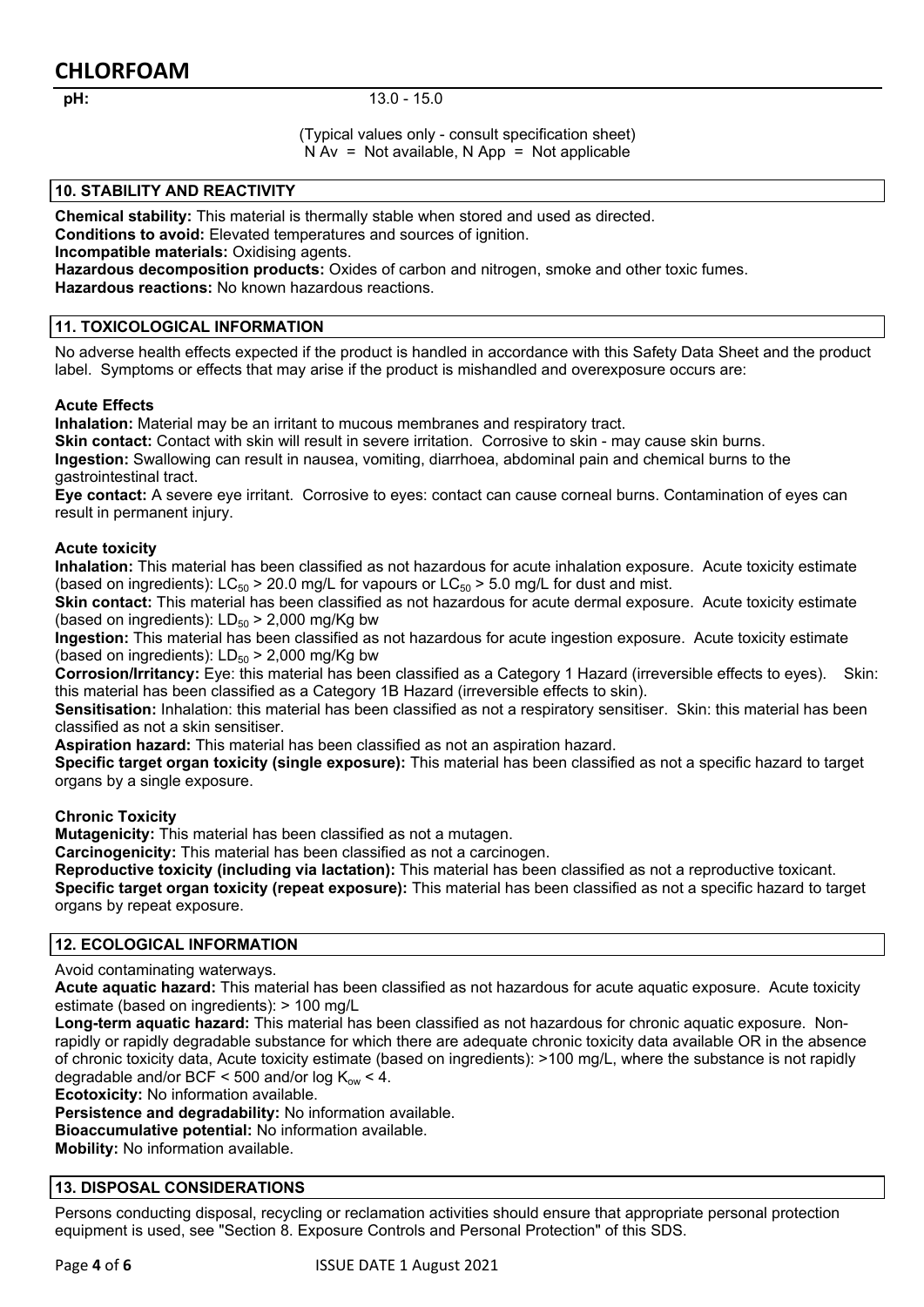If possible material and its container should be recycled. If material or container cannot be recycled, dispose in accordance with local, regional, national and international Regulations.

#### **14. TRANSPORT INFORMATION**

#### **ROAD AND RAIL TRANSPORT**

Classified as Dangerous Goods by the criteria of the "Australian Code for the Transport of Dangerous Goods by Road & Rail" and the "New Zealand NZS5433: Transport of Dangerous Goods on Land".



| 1760           |
|----------------|
| 8              |
| Ш              |
| 2x             |
| 37             |
| 1 <sup>1</sup> |
|                |

**Proper Shipping Name:** CORROSIVE LIQUID, N.O.S. (CONTAINS POTASSIUM HYDROXIDE)

**Segregation Dangerous Goods:** Not to be loaded with explosives (Class 1), dangerous when wet substances (Class 4.3), oxidising agents (Class 5.1), organic peroxides (Class 5.2), radioactive substances (Class 7) or food and food packaging in any quantity. Note 1: Concentrated strong alkalis are incompatible with concentrated strong acids. Note 2: Concentrated strong acids are incompatible with concentrated strong alkalis. Note 3: Acids are incompatible with Dangerous Goods of Class 6 which are cyanides. Exemptions may apply.

#### **MARINE TRANSPORT**

Classified as Dangerous Goods by the criteria of the International Maritime Dangerous Goods Code (IMDG Code) for transport by sea. This material is classified as a Marine Pollutant (P) according to the International Maritime Dangerous Goods Code.



| UN No:                        | 1760 |
|-------------------------------|------|
| <b>Dangerous Goods Class:</b> | 8    |
| <b>Packing Group:</b>         | Ш    |
|                               |      |

**Proper Shipping Name:** CORROSIVE LIQUID, N.O.S. (CONTAINS POTASSIUM HYDROXIDE)

#### **AIR TRANSPORT**

Classified as Dangerous Goods by the criteria of the International Air Transport Association (IATA) Dangerous Goods Regulations for transport by air.

**UN No:** 1760 **Dangerous Goods Class:** 8 **Packing Group:** II

Page **5** of **6** ISSUE DATE 1 August 2021